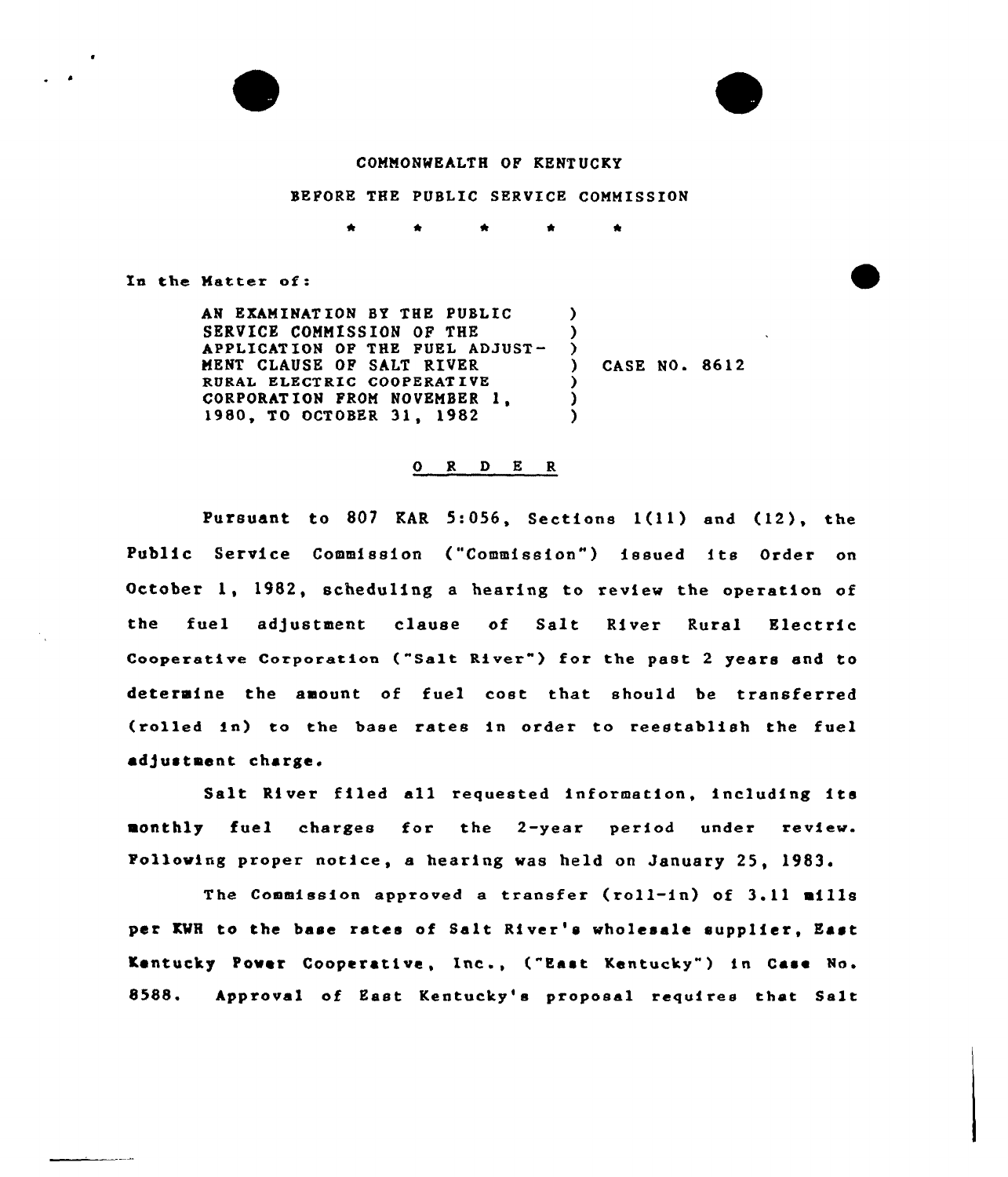River also be authorized to roll in those same fuel costs to its base rates.

The Commission has reviewed the monthly fuel adjustment clause filing made by Salt River in conjunction with the schedule of over- or under-recovered fuel costs filed in this proceeding. This review indicates that the Commission should revise the monthly fuel adjustment clause filing form to minimize errors.

The Commission, having considered the evidence of record and being advised, is of the opinion and finds that:

l. Salt River has complied in all material respects with the provisions of 807 KAR 5:056.

2. Salt River's wholesale supplier has been authorized to transfer (roll in) to its base rates fuel costs of 3.11 mills per KWH in Case No. 8588.

<sup>3</sup> <sup>~</sup> Salt River should be authorized to increase the rates charged its customers by 3.29 mills per KWH in order to transfer fuel costs rolled in by East Kentucky from the fuel adjustment clause to the base rates pursuant to the Commission's Order in Case No. 8588 and applicable line loss, and this can best be accomplished by an energy adder to each KWH sold.

The revised rates and charges in Appendix <sup>A</sup> are designed to reflect the transfer of fuel costs from the fuel adjustment clause rate to the base rates.

5. The monthly fuel adjustment clause filing form currently being filed by Salt River should be revised.

IT IS THEREFORE ORDERED that the charges collected by Salt River through the fuel adjustment clause for the period November

 $-2-$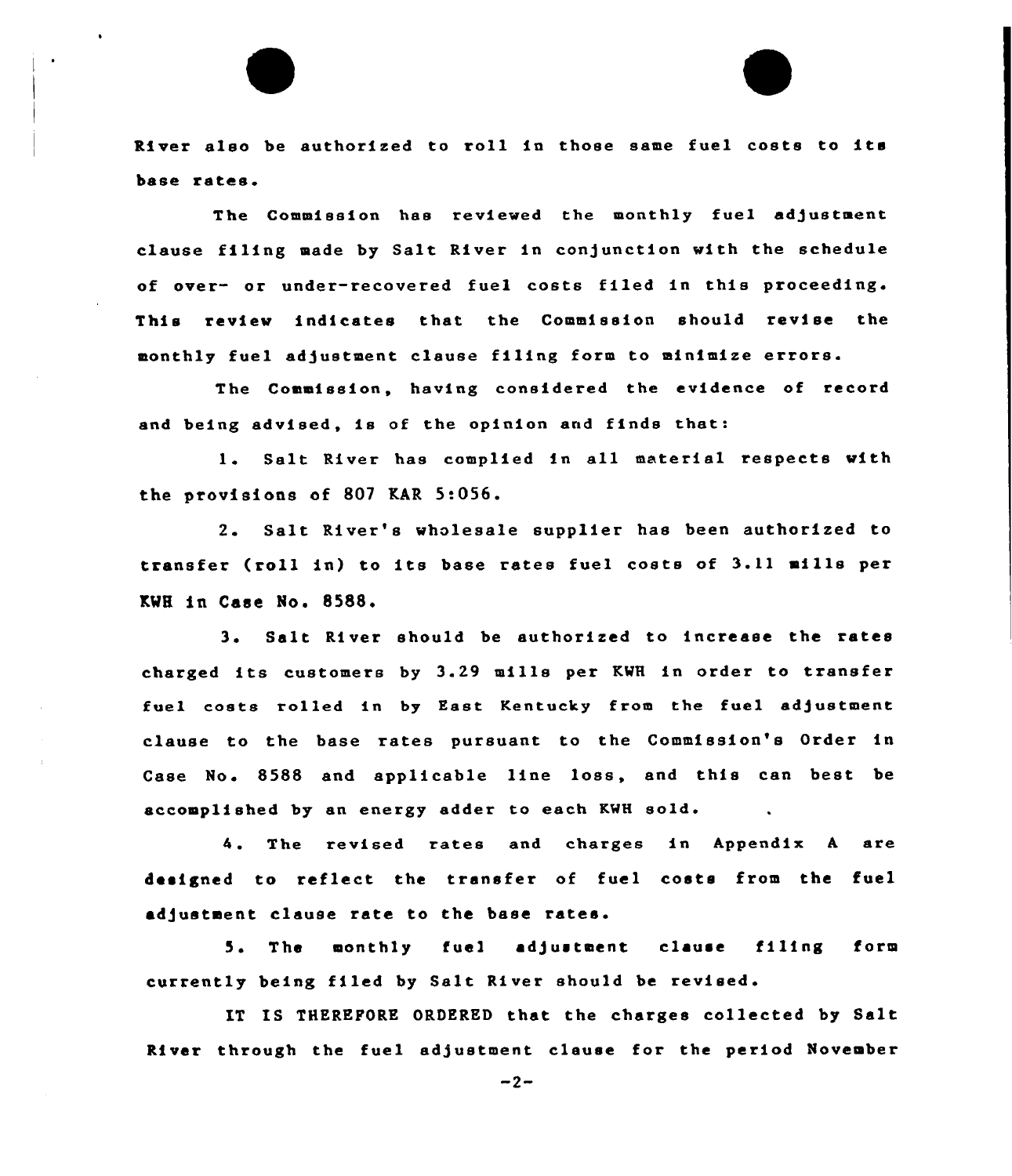1, 1980, through October 31, 1982, be and they hereby are approved.

IT IS FURTHER ORDERED that Salt River be and it hereby is authorized to transfer to its base rates fuel costs transferred by its wholesale supplier pursuant to Case No. 8588

IS FURTHER ORDERED that the rates in Appendix A be and they hereby are approved for service rendered by Salt River on and after June 1, 1983, which is also the effective date for East Kentucky's rates.

IT IS FURTHER ORDERED that within 30 days from the date of this Order Salt River shall file with the Commission its revised tariff sheets setting out the rates approved herein.

IT IS FURTHER ORDERED that the revised monthly fuel clause form in Appendix <sup>B</sup> shall be used by Salt River for all filings made after the date of this Order pursuant to 802 KAR 5:056 to recover or refund fuel charges or credits bil]ed or refunded by its wholesale supplier.

Done at Frankfort, Kentucky, this 3rd day Of June, 1983.

PUBLIC SERVICE COMMISSION

V*Y*ce Chairman

Commissioner /

ATTEST:

Secretary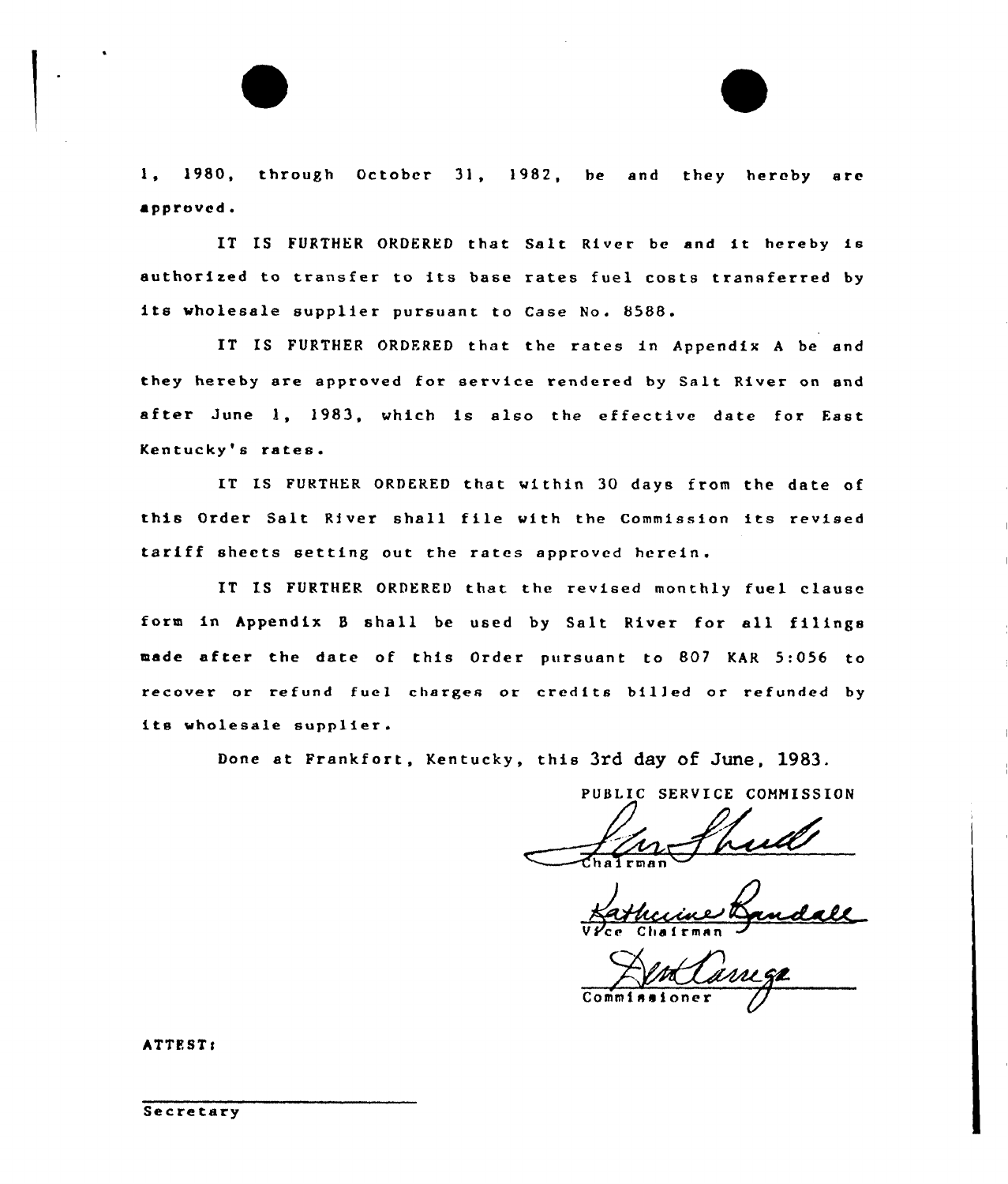# APPENDIX A

## APPENDIX TO AN ORDER OF THE KENTUCKY PUBLIC SERVICE COMMISSION IN CASE NO. 8612 DATED JUNE 3. 1983.

The following rates and charges are prescribed for the customers in the area served. by Salt River Rural Electric Cooperative Cornoration. All other rates and charges not specifi- -cally mentioned herein shall remain the. same as those in effect, under authority of this Commission prior to the date of this Order.

#### SCHEDULE A-5 FARM AND HOME SERVICE\*

#### Type of Service:

Single phase, 60 cycles, at available secondary voltage.

Rates:

| <b>First</b>             |  |                  | 40 KJH Per Month (minimum bill) |                                  | $\frac{1}{2}$ \$ 6.21 Per Month |
|--------------------------|--|------------------|---------------------------------|----------------------------------|---------------------------------|
| Next                     |  | 60 KWH Per Month |                                 |                                  | $.07483$ Per KWH                |
| Next 100 KWH Per Month   |  |                  |                                 |                                  | $.06203$ Per KWH                |
| Next 800 KMH Per Month   |  |                  |                                 | $\Delta \sim 10^{-10}$ m $^{-1}$ | $.05923$ $\cdot$ Per KWH        |
| Next 1,000 KWH Per Month |  |                  |                                 |                                  | .05623 Per KWH                  |
| Over 2,000 KWH Per Month |  |                  |                                 |                                  |                                 |

#### Minimum Charge:

The minimum monthly charge under the above rate shall be \$ 6.21 where 25 KVA or less transformer capacity is required. For members requiring more than 25 KVA transformer capacity, the members requiring more than 25 KWR cransformer expactly, the monthly charge shall be increased at the rate of .75 of each additional KVA or fraction thereof required. Payment of the minimum charge shall entitle the menbex in all cases to the use of the number of kilowatt hours, corresponding to the minimum charge in accordance with the foregoing rate.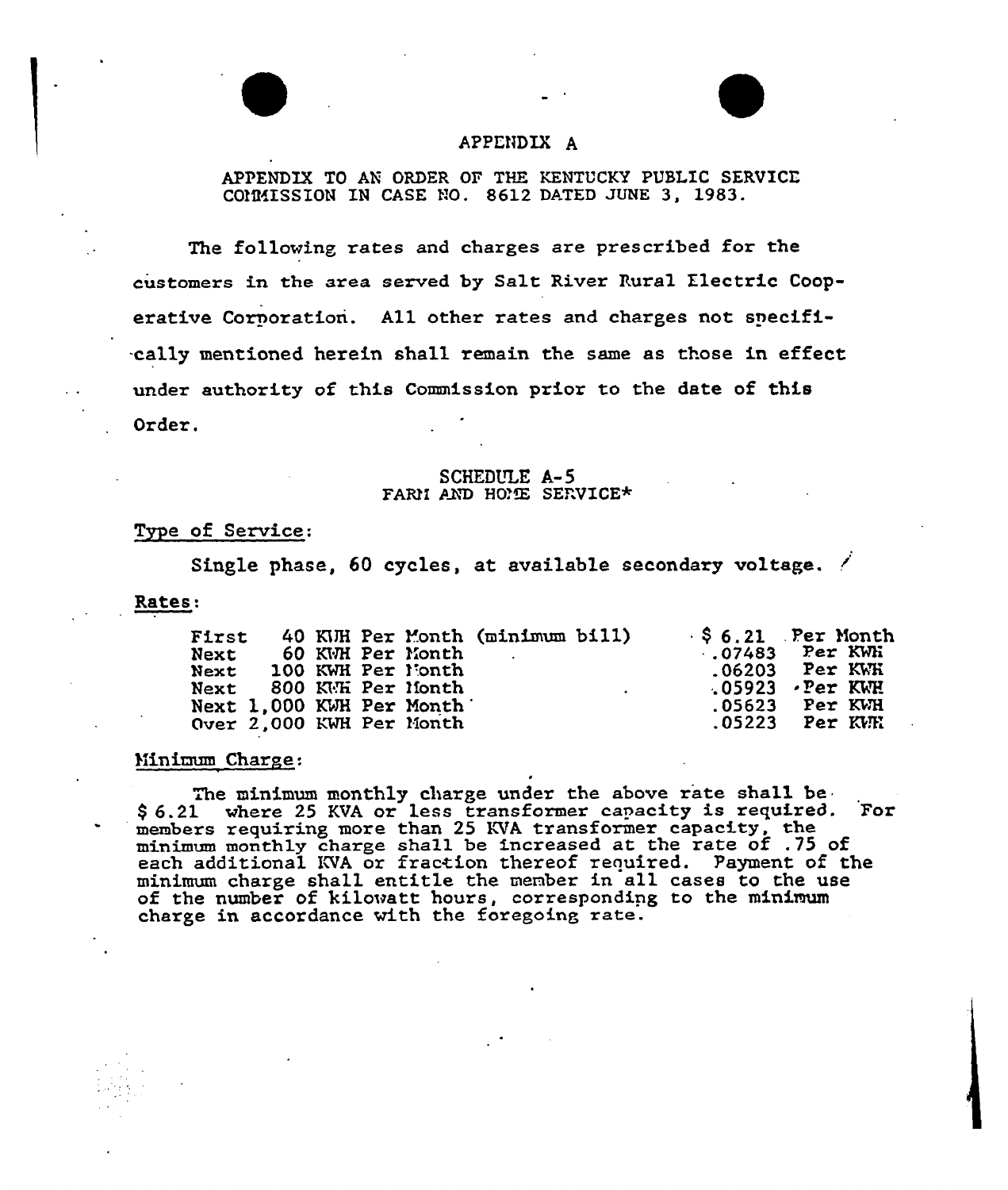

#### SCHEDULE B-2 COMMERCIAL AND SMALL POWER SERVICE\*

Rates:

| First<br>40 KWN Per Month (minimum bill)<br>Next<br>60 KWH Per Month<br>Next<br>200 KWH Per Month<br>Next<br>700 KWH Per Month<br>Over 1,000 KWH Per Month | \$6.52 Per Month<br>$.11188$ Per KWH<br>$.08858$ Per KVH<br>$.07138$ Per KWH<br>.06338 Ter KWH |
|------------------------------------------------------------------------------------------------------------------------------------------------------------|------------------------------------------------------------------------------------------------|
|------------------------------------------------------------------------------------------------------------------------------------------------------------|------------------------------------------------------------------------------------------------|

#### Minimum Charge:

The minimum monthly charge under the above rate shall be \$ 6.52 where 37.5 KVA or less of transformer capacity is required.<br>For consumers requiring more than 37.5 KVA of transformer capacity the minimum monthly charge shall be increased at the rate of .75 for additional KVA or fraction thereof required. Vhen the minimum charge is increased in accordance vith the terms of this section, additional energy shall be included in accordance vith the foregoing rate.

#### SCHEDULE LLP-l

LARGE POWER SERVICE (Over  $37.5$  - Under 500 KW)\*

Rates:

\$5.58 per month per KW of Billing Demand plus Inergy Charges of:

- \$ .05593 per KWN for the first 50 KWH used per month per KW of billing demand.
- \$ .04793 per KWH for the next 50 KWH used per month per KW of billing demand.
- \$ .04573 per KWH for all remaining KWH used per month.

#### SCHEDULE LLP-2 LARGE POWER 500 KW UNDER 3,000 KW\* (Secondary Voltage}

#### Rates:

Demand Charge

\$ 5.58 Per Month per KW of Billing Demand

#### Energy Charge

|      |  | First 20,000 KWH Per Month | .05670 | Per KWI |  |
|------|--|----------------------------|--------|---------|--|
|      |  | Next 20,000 KWH Per Month  | .04390 | Per KWI |  |
| Over |  | 40,000 KWH Per l'onth      | .03960 | Per KWH |  |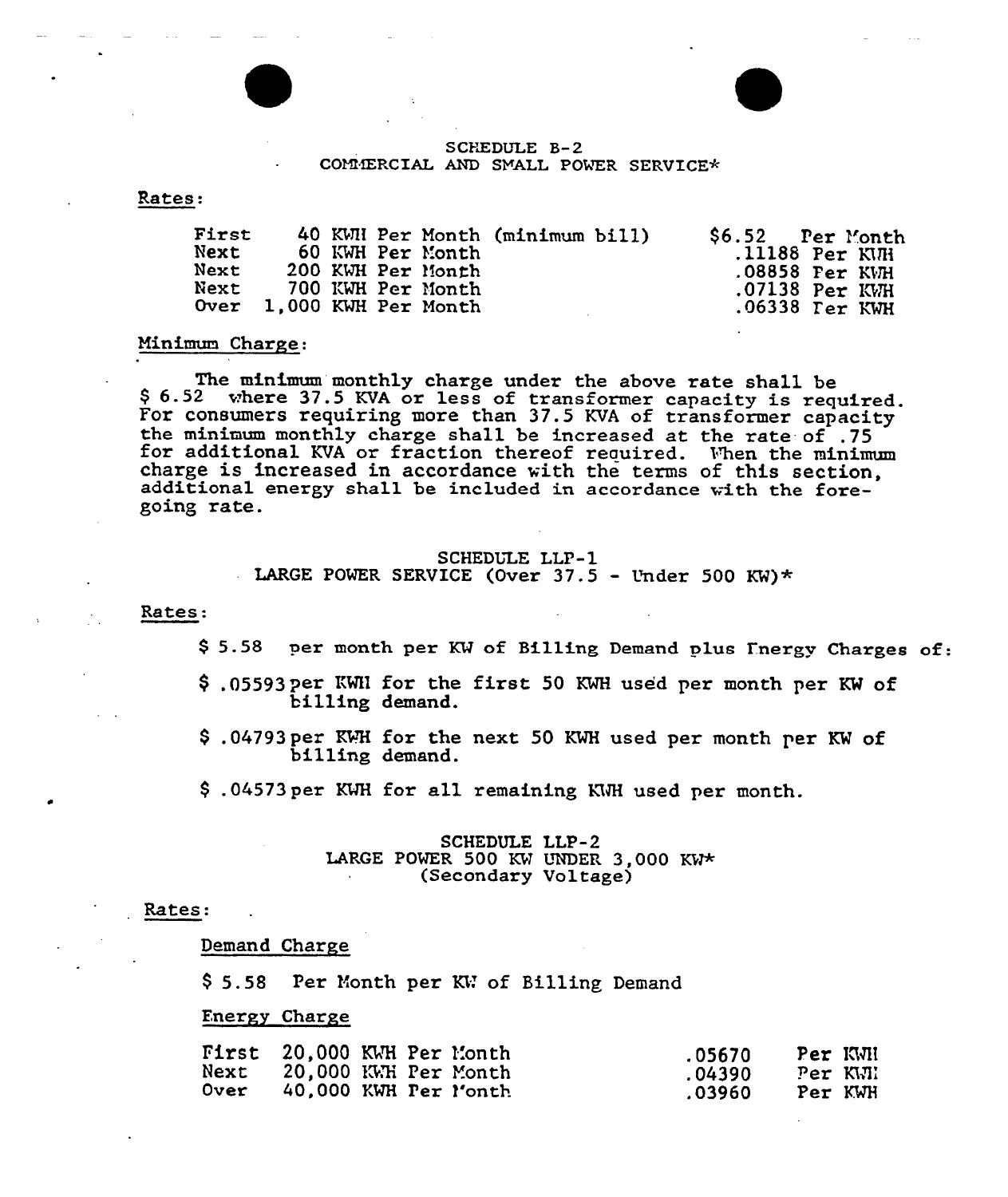## SCHEDULE OL OUTDOOR LIGHTING SERVICE\*

# Rate Per Fixture:

| Mercury 100 to 200 Watts  |  |  | \$5.94 Per Month |
|---------------------------|--|--|------------------|
| Nercury 200 to 450 Watts  |  |  | 9.62 Per Month   |
| Mercury 450 to 1200 Watts |  |  | 16.37 Per Month  |

## SCHEDULE OL-1 STREET LIGHTING SERVICE\*

## Rates:

| First |  |                   | 40 KWH Per Month (minimum bill) |  | \$6.98 Per Month                |  |
|-------|--|-------------------|---------------------------------|--|---------------------------------|--|
| Next  |  | 60 KWH Per Month  |                                 |  | $.09555$ Per KWH                |  |
| Next  |  | 100 KWH Per Month |                                 |  | $.07415$ $\n    \text{Per}$ KWH |  |
| Next  |  | 300 KWH Per Month |                                 |  | $.05985$ Per KWE                |  |
| Over  |  | 500 KWH Per Nonth |                                 |  | $.04825$ Per KWH                |  |

# SCHEDULE LLP-3 LARGE POWER 500 KW - 3,000 KW\* (Primary Voltage)

## Rates:

# Demand Charge

\$5.58 Per Month per KW of Billing Demand

## **Fnergy Charge**

|      | First 20.000 KWH Per Month |  | \$.06300 Per KWH |  |
|------|----------------------------|--|------------------|--|
| Next | 20,000 KWH Per Month       |  | .04930 Per KVR   |  |
| Over | 40,000 KWH Per Month       |  | $.04500$ Per KWH |  |

# **SCHEDULE LPR-1** LARGE POWER 3,000 KW AND OVER\*

## Rates:

# Demand Charge

\$ 8.23 Per Month per KW of Billing Demand

# Energy Charge

| <b>First</b> | 100,000 KWH Per Month        |  |                |  |
|--------------|------------------------------|--|----------------|--|
| Next         | 900,000 KWH Per Month        |  | .03665 Per KWH |  |
|              | Over 1,000,000 KWH Per Month |  |                |  |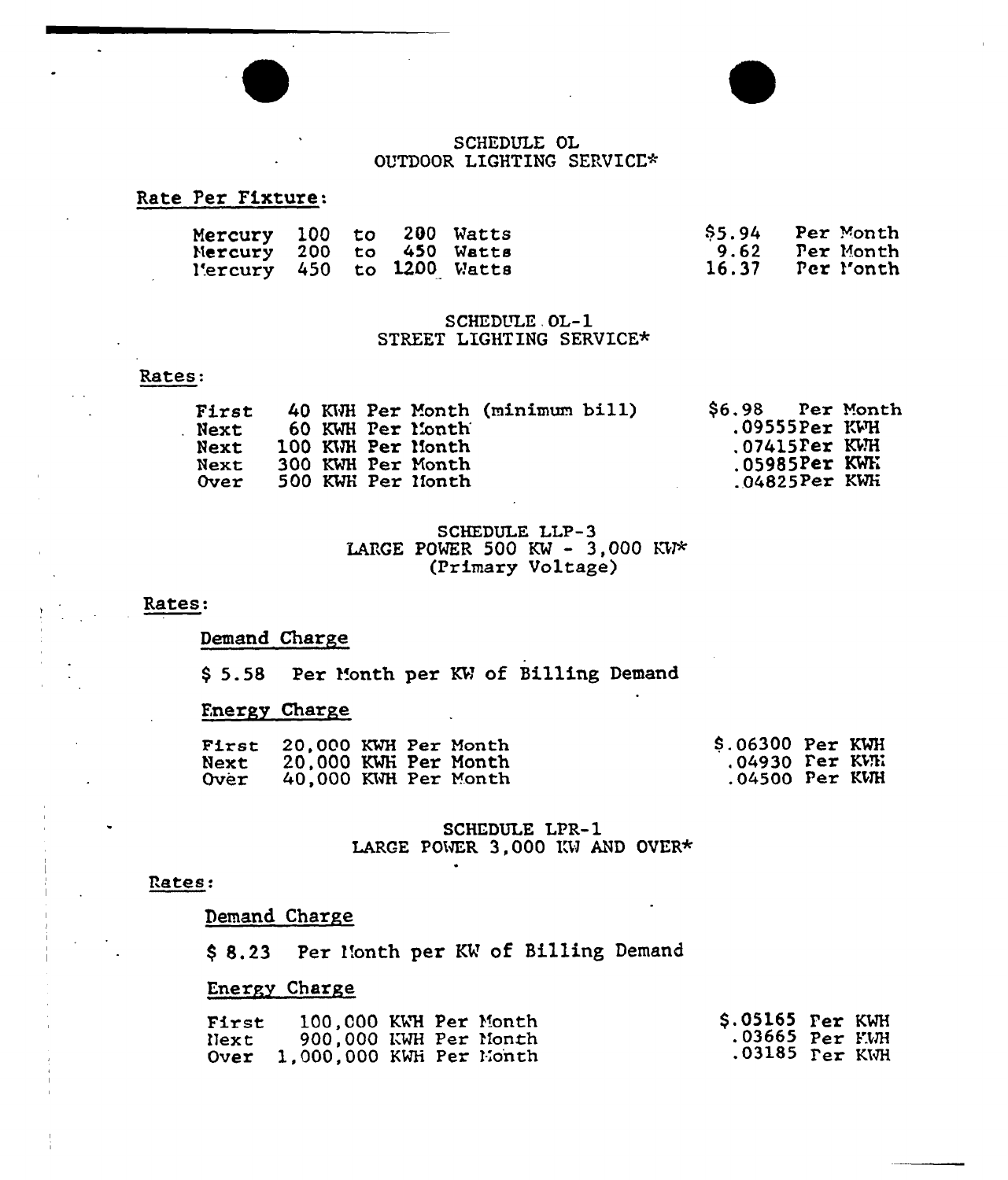# \*Fuel Adjustment Clause

The above rate may be increased or decreased by an amount per Ine above rate may be increased of decreased by the mount.<br>KWH equal to the fuel adjustment amount per KWH as billed by the KWH equal to the fuel adjustment amount per KWH as sized by the wholesale Power supplier plus an allowance for the rosses. The allowance for line losses will not exceed 10% and is based on a twelve month moving average of such losses.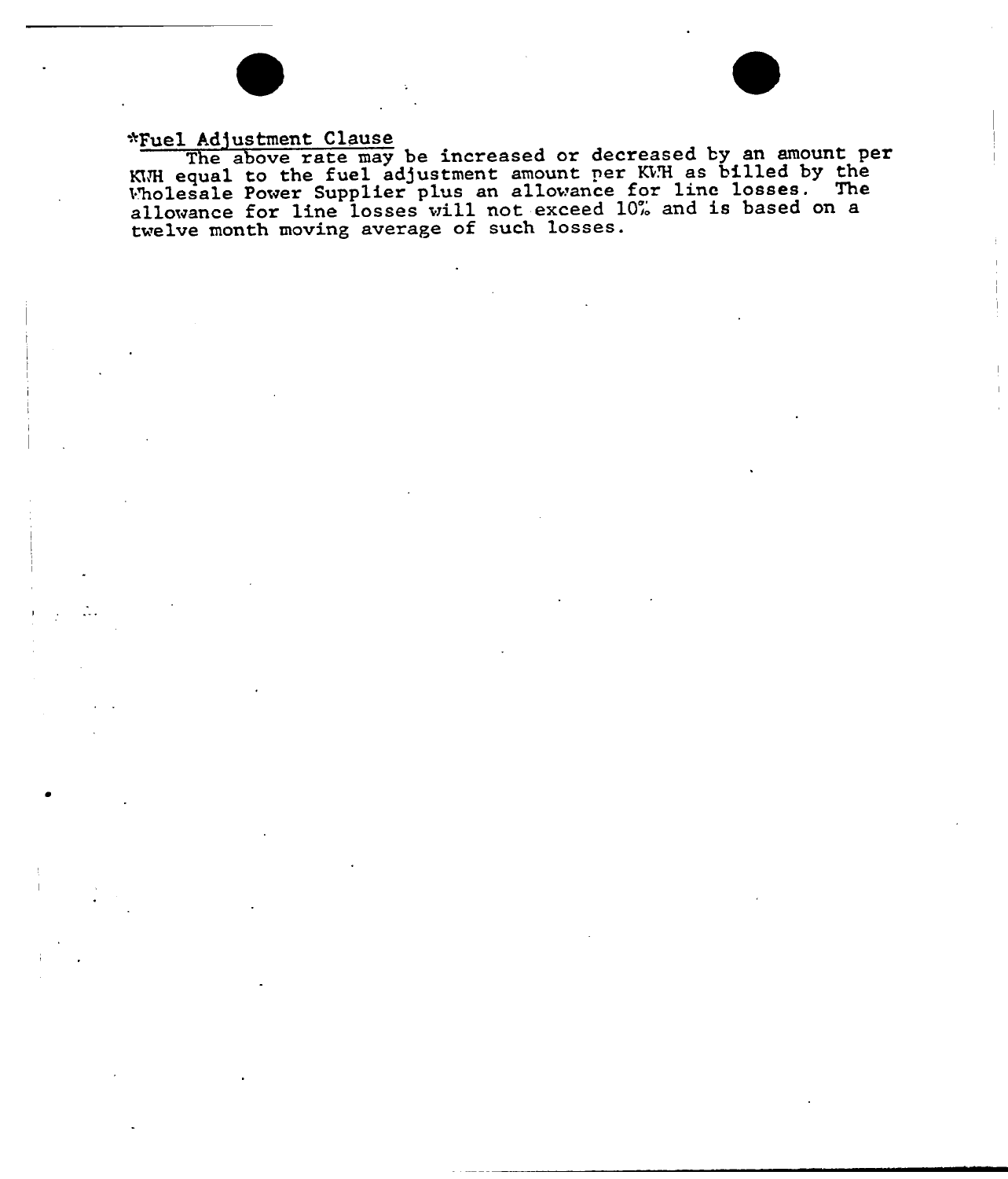|                           |                                                                                                              | Iress;<br>Telephone:                                                                                        |
|---------------------------|--------------------------------------------------------------------------------------------------------------|-------------------------------------------------------------------------------------------------------------|
|                           |                                                                                                              | sued<br>5.5<br>Title:                                                                                       |
| $\vec{5}$                 |                                                                                                              | $\vec{5}$<br>Issued<br>$rac{1}{2}$                                                                          |
| pue uo<br>after           | per<br><b>CJH HAY</b><br>ad.<br>applied<br>to bills rendered                                                 | ä<br>$\overline{c}$<br>reflects<br>a Fuel Adjustment Charge<br>(21)<br>$\frac{1}{2}$<br>H.                  |
|                           |                                                                                                              | Recovery (LIO less LII)                                                                                     |
|                           | 22.<br><b>PAC</b><br><b>n.</b><br>per<br>per<br><b>EXRI</b><br>$(001 \times 127)$                            | $\ddot{\phantom{0}}$<br>Total (Over) or Under<br>from L6 (net<br>of billing adj.)                           |
|                           | <b>21.</b><br>DVđ<br>$(113D + 114)$<br>S<br>KWH (CZD + CZZ)                                                  | $\mathbf{r}$<br><b>DAG</b><br>Revenue<br>(Refund) Resulting                                                 |
|                           | 20.<br>Recovery Rate \$ per KWI<br>(100% less<br>percentage on L16)                                          | $\circ$<br>Compute L6<br>Fuel Charge<br>(Credit)<br>Used to                                                 |
|                           | Calculation of 1<br>19. Sales as a<br>Percent of Purchases                                                   | $\cdot$<br>Net<br>$16(17 \pm 18)$<br>KIM Billed at the<br>Rate on                                           |
|                           | $(11 + 51)$<br>FAC Billed Consumers                                                                          | $\ddot{\bm{x}}$<br>Adjustments to Billing<br>(HMX)                                                          |
|                           | 18.<br>$\mathbf{r}$<br>Line<br>1 <sub>ast</sub><br>Loss<br>Month Used to Compute L16<br>for Month on L17 (%) | 7.<br><b>911 110</b><br>Ssoing<br>KWH<br><b>B111ed</b><br>a<br>B<br>the<br><br>Rate                         |
|                           | 16.<br>1887<br>$\vec{v}$<br>Mont<br>ths Actual (2)<br>$\pmb{\ast}$                                           | $\cdot$<br>Last<br><b>EAC</b><br>Rate Billed<br>Consumers                                                   |
|                           | <b>Line</b><br>$\frac{L055}{2}$                                                                              | $\frac{(\text{over})}{(\text{over})}$<br>$\frac{1}{2}$<br><b>Under Recovery</b><br>6<br>honth<br>$\ddot{5}$ |
| ÷                         |                                                                                                              |                                                                                                             |
|                           | ∽<br>per KWH<br>$(113A + 14)$                                                                                |                                                                                                             |
|                           | 14.<br>Supplier's<br>Number of KNH Purchased<br><b>FAC:</b>                                                  | ù.<br>Line<br>$\Xi$<br>$l$ ess $L(4)$<br><b>Loss</b><br>8 Unaccounted for                                   |
|                           | ဗ<br>Recoverable Fuel Cost<br>$(113 A+B-C)$                                                                  | ¢.<br>Total Sales<br>(12)<br>$+13)$                                                                         |
|                           | $\Omega$<br>$\mathbf{\hat{a}}$<br>Unrecoverable -<br>(300c)<br>Under Recovery (L12)<br>Schedule 2            | $\cdot$ $\cdot$<br>Company Use<br>Sales<br>(Ultimate<br>Consumer)                                           |
|                           | تبا<br>•<br>$\ddot{ }$<br>Fuel Adjustment Charge<br><b>Billed</b><br>by supplier<br>(Credit):                | $\mathbf{r}$<br>Total Purchases                                                                             |
| Month of:                 | Purchased Power                                                                                              | Disposition<br>of Energy<br><b>Crima</b><br>$\pmb{\cdot}$<br>Month<br>of:                                   |
|                           | POWER SUPPLIER:                                                                                              | CONDAMY:                                                                                                    |
| Page 1 of 3<br>Appendix B | (VV)<br>Report                                                                                               | MONTILY FUEL ADJUSTMENT CLAUSE                                                                              |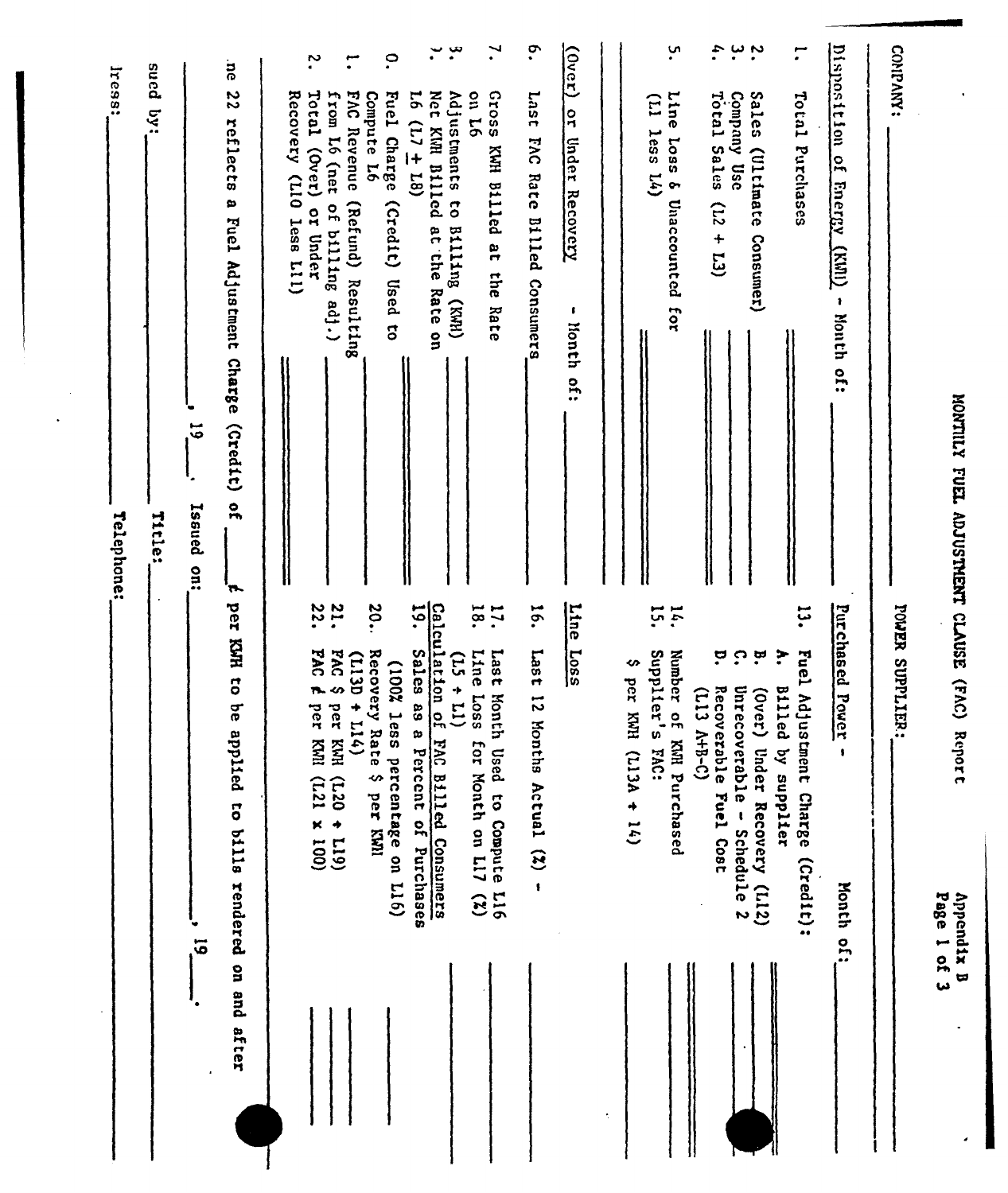